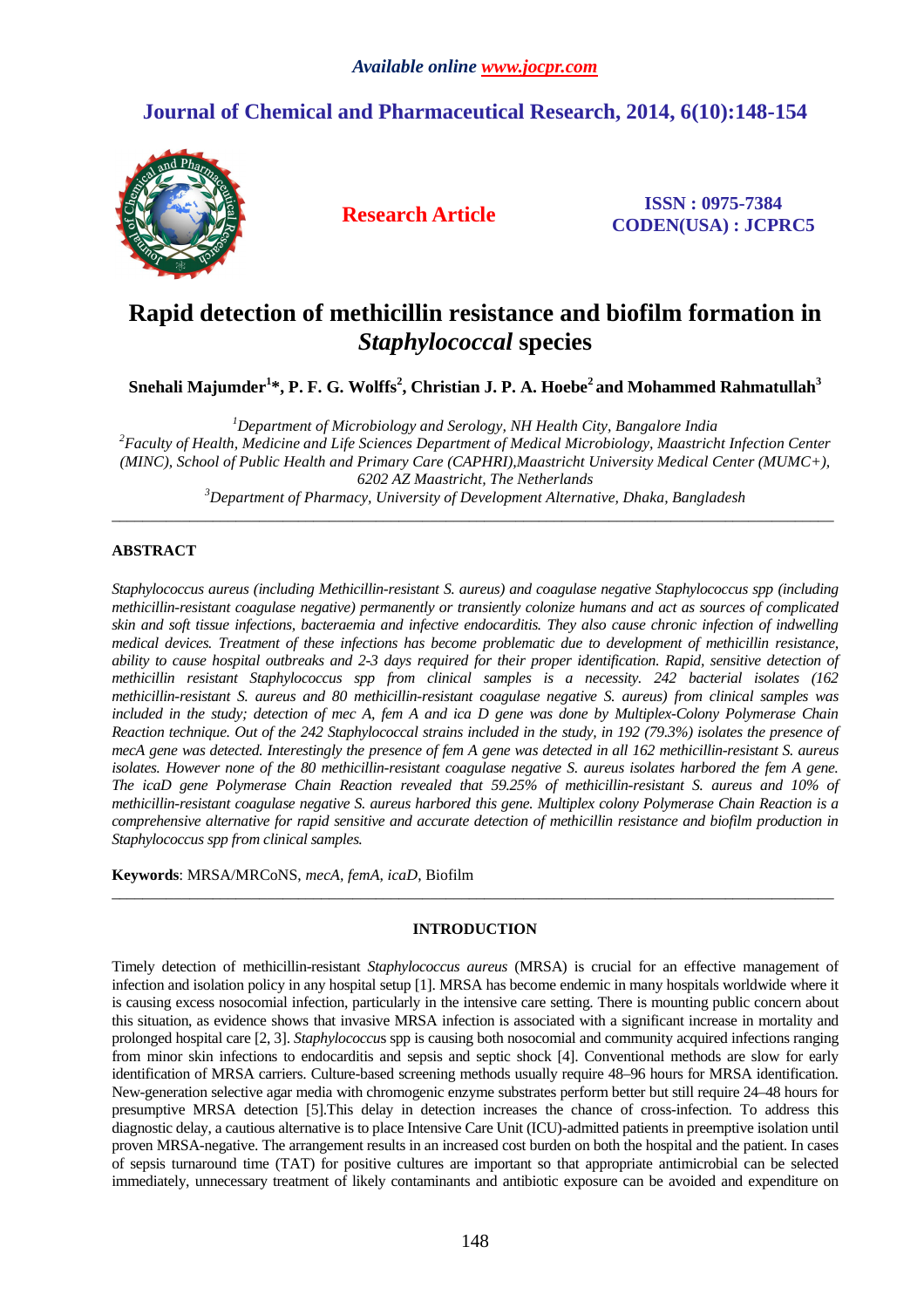antimicrobials decreased. Timely detection of, distinction of *S.aureus* from coagulase negative *S. aureus* (CoNS), methicillin-susceptibility and screening for pathogenic traits results have great therapeutic, prognostic and economic significance. [6-9].

*\_\_\_\_\_\_\_\_\_\_\_\_\_\_\_\_\_\_\_\_\_\_\_\_\_\_\_\_\_\_\_\_\_\_\_\_\_\_\_\_\_\_\_\_\_\_\_\_\_\_\_\_\_\_\_\_\_\_\_\_\_\_\_\_\_\_\_\_\_\_\_\_\_\_\_\_\_\_*

The detection of *mec A* encoding a PBP (Penicillin Binding Protein) with low affinity with beta-lactum antibiotics (PBP2a) is considered a "Gold Standard" technique for oxacillin resistance detection [8]. Phenotypic tests for oxacillin resistance provide unsatisfactory results since the microorganisms may carry a gene for resistance factor, though expression of this gene may be influenced by environmental conditions and culture factors. Resistance to methicillin may be extrinsic, non-*mecA* mediated, in *S. aureus* strains with low-level resistance to oxacillin, known as borderline oxacillin-resistant *Staphylococcus aureus* (BORSA) [9-12]. Typically, this borderline phenotype results from excess production of β-lactamase. It was described initially by McDougal and Thornsberry in 1986 [11]. According to these authors, these strains were neither Heteroresistant nor multi-resistant, and they produced large amounts of normal *Staphylococcal* beta-lactamase which partially hydrolyze oxacillin and became fully susceptible to oxacillin in the presence of beta-lactamase inhibitors [12]. However, the borderline phenotype has been attributed to other mechanisms, i.e., the production of an inducible, plasmid-mediated methicillinase or different modifications in the PBP genes due to spontaneous amino acid substitutions in the trans-peptidase domain [10, 13**].** Molecular assays can provide a rapid, sensitive, specific alternative to the conventional method of MRSA detection. Thus from an epidemiological and infection management point of view the detection of only *mec A* gene is not enough to control and treat MRSA and MR-CoNS. It is known from the literatures that *Staphylococci* are the most frequent causative agent of medical device-related and surgical site infections and surgical-site infections (13, 14). It is well known that slime-producing *Staphylococci* on medical devices are the most important cause of chronic implant-related infections. According to reports from the Centers for Disease Control and Prevention, more than 65% of nosocomial infections involve slime.

The present study is a two-phased study. Phase one study validates the performance of a 3 gene comprehensive multiplex colony PCR. The aim of the study was to develop a PCR assay that could differentiate between *Staphylococcus aureus* and other coagulase negative *Staphylococcal* spp (CoNS), detect methicillin resistance and biofilm producing ability of a *Staphylococcal* isolates within hours from clinical samples. Using this approach, named Multiplex-Colony PCR it is possible to identify, and assess micro-organisms resistance and virulence in the same reaction [15, 16]. The second phase of the study used the same protocol for detection of *Staphylococcus* in positive blood cultures by GCT method. The guanidinium isothiocyanate (GCT) method for DNA isolation was originally developed by Pitcher et.al [17] in1989. Since its publication the method has been modified many times by researchers [18-20]. Species differentiation can be achieved by targeting *fem A* gene (factor essential for methicillin resistance) belongs to the *fem AB operon.* It is a housekeeping gene and is found in all *S.aureus* strain. *fem A* gene is responsible for the addition of the second and third glycine residues to the intra-peptide bridge [21]

The *ica D* gene, of *icaADBC* operon has been reported to play a significant role in biofilm formation in *S. aureus* and *S. epidermidis.* This gene enhances the maximal expression of N-acetylglucosaminyltransferase, leading to the phenotypic expression of the capsular polysaccharide [22, 23]. Hence *ica D* gene in clinical isolates can be a potential candidate marker for detection of biofilm synthesis by *Staphylococcus* spp. In the present study the Multiplex-Colony PCR technique was employed to detect genes *fem A* (Species specific), *mec A*  (methiciliin/oxacillin resistant) and *icaD* (biofilm producing ability). The aim was to develop a more efficient technique for the rapid detection of *Staphylococcal* infection.

## **EXPERIMENTAL SECTION**

## **Bacterial Isolates**

242 bacterial isolates were collected from cases of suspected clinical infections. The isolates collected comprised of phenotypically identified Methicillin resistant *Staphylococcus aureus* (MRSA) and Methicillin-resistant coagulase-negative *Staphylococci* (MR-CoNS) only. The isolates were recovered from clinically significant specimens (blood, pus, other body fluid, etc.). All isolates were non-duplicate, consecutive clinical strains collected from patients from Narayana Hrudayalaya Health City. Bangalore, India

## **Identification and Antimicrobial Susceptibility Testing**

Cefoxitin disc diffusion was conducted as per CLSI guidelines (*S.aureus* Cefoxitin sensitive cut off ≥22 mm and resistant ≤21mm and CoNS Cefoxitin sensitive cut off ≥25 mm and resistant ≤24mm). Identification and Oxacillin MIC was determined using Vitek 2 compact System (*S.aureus* Oxacillin MIC, sensitive breakpoint ≤ 2µg/ml and Resistant breakpoint  $\geq 4\mu\text{g/ml}$  and CoNS Oxacillin MIC, sensitive breakpoint  $\leq 0.25\mu\text{g/ml}$  and Resistant breakpoint  $\geq 0.5 \mu$ g/ml) [24].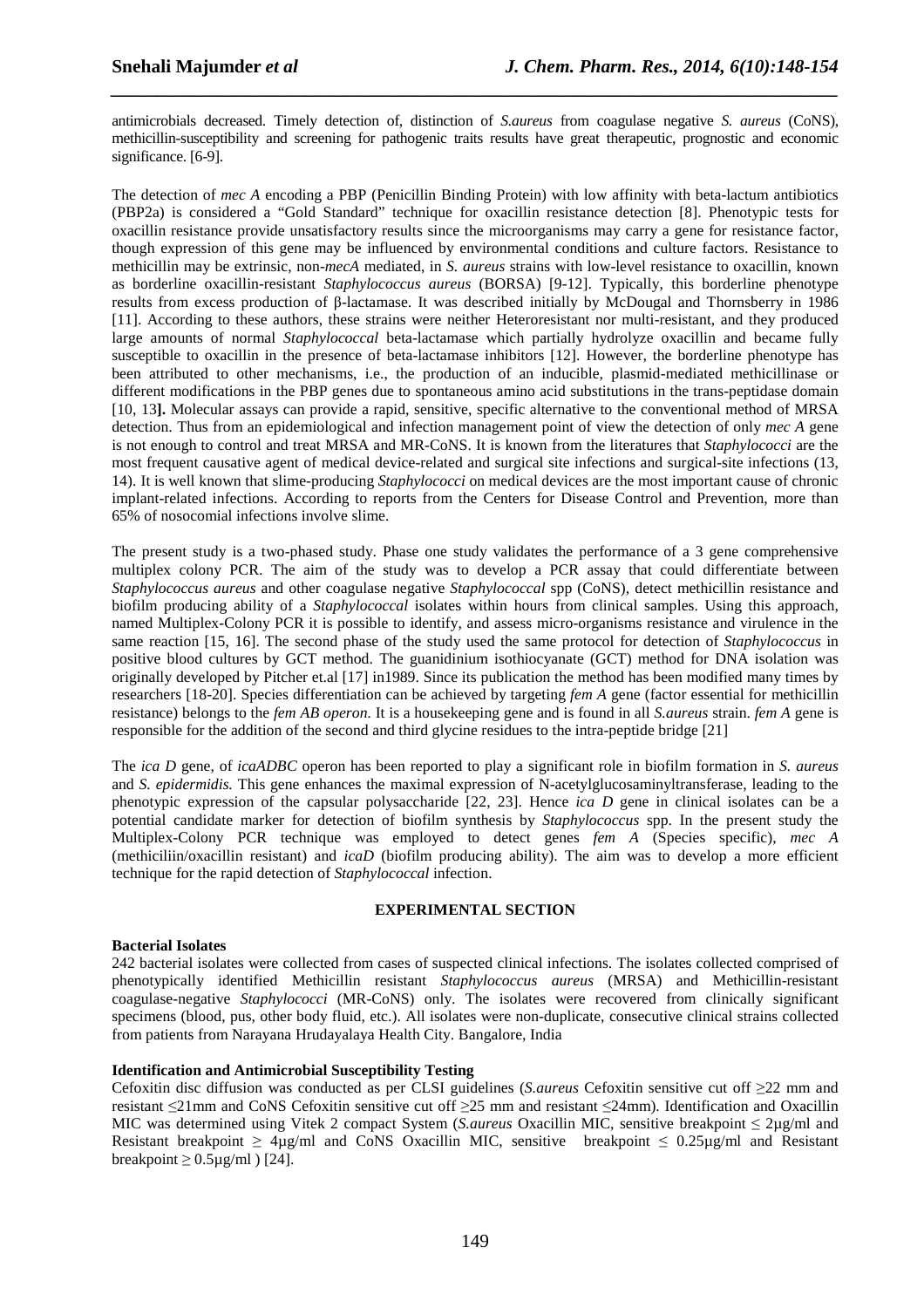### **Conventional identification of bio-film formation, by Tissue Culture Plate (TCP) method**

In this study, 242 isolates were tested for their ability to synthesize biofilm by TCP method as described by Christensen et al with a modification in duration of incubation which was extended from 16 to 24 hours [25]. Isolates from fresh blood agar plates (Delta Biologicals, Bangalore) were inoculated in brain heart infusion (BHI, Difco) with 2% sucrose (BHISuc) and incubated for 18 hours at 37°C in stationary condition. Inoculated media was diluted 1in100 with fresh medium. Individual wells of sterile, polystyrene, 96 well-flat bottom tissue culture plates (Tarson, Kolkata, India) were filled with 0.2 ml aliquots of the diluted cultures. Sterile broth served as control to check sterility and non-specific binding of media. The tissue culture plates were incubated for 18 hours - 24 hours at 37°C. After incubation content of each well was gently removed by tapping the plates. The wells were washed four times with 0.2 ml of phosphate buffer saline (PBS pH 7.2) to remove free-floating 'planktonic' bacteria. Biofilm formed by adherent 'sessile' organisms in plate were fixed with sodium acetate (2%) and stained with crystal violet (0.1% w/v) (Hi-media Ltd). Excess stain was rinsed off by thorough washing with deionized water and the plates were kept for air drying. Adherent *Staphylococcal* cells usually forming Biofilm on all side wells were uniformly stained with crystal violet. Optical density (OD) of stained adherent bacteria was determined with a micro ELISA auto reader (model 680, Bio-rad) at wavelength of 570 nm (OD570 nm). As a control, un-inoculated medium was used. The mean OD570 value from control wells subtracted from the mean OD570 value of tested wells. These OD values were considered as an index of bacteria adhering to surface and forming bio-film. The known MRSA strain (ATCC BAA-1026) and MSSA (ATCC 25923) were used as controls in all the experiments. The interpretation of biofilm production was done according to the criteria of Stepanovic et al [26].

*\_\_\_\_\_\_\_\_\_\_\_\_\_\_\_\_\_\_\_\_\_\_\_\_\_\_\_\_\_\_\_\_\_\_\_\_\_\_\_\_\_\_\_\_\_\_\_\_\_\_\_\_\_\_\_\_\_\_\_\_\_\_\_\_\_\_\_\_\_\_\_\_\_\_\_\_\_\_*

| Interpretation of biofilm production                   | <b>Biofilm production</b> |
|--------------------------------------------------------|---------------------------|
| Average OD value $\le$ ODc / ODc $\lt \sim \le 2x$ ODc | Non/weak                  |
| $2x$ ODc $\lt \sim$ $\lt 4x$ ODc                       | Moderate                  |
| $>$ 4x ODc                                             | Strong                    |

Optical density cut-off value (ODc) = average OD of negative control  $+3x$  standard deviation (SD) of negative control

#### **Conventional identification of Blood cultures**

A total of 50 blood culture. (BACTEC FX BD) was collected over a period of one month from Jan to Feb 2104 from the microbiology department of NH Health City, Bangalore, India. All the bottles were positive for *Staphylococci*. All positive cultures were aliquoted into 1.5ml micro-centrifuge tubes as soon as positive signal and Gram's Stain showed the presence of bacteria. The micro-centrifuge tubes were stored at -70°C until testing. Staphylococci isolates were identified by standard methods including Gram stain, catalase, and tube coagulase. Screening for cefoxitin and MIC was determined as for other clinical samples described earlier [27].

#### **Multiplex Colony PCR**

Overnight culture of *Staphylococcus* spp grown on Blood Agar was used for DNA extraction. A single colony of *Staphylococcus* was picked up by the tip of a sterile tip and was re-suspended into 25µl of distilled autoclaved water. This inoculum was subjected to heat shock at 95°C for 5 minutes in a thermo-cycler. The primers used for multiples PCR is listed in Table 1.Multiples PCR was performed in a 25µl volume that comprised of 10x Buffer 5µl, 200 mM dNTP mix, 10 pmoles of each primer, Taq polymerase 1U, and 1µl of DNA suspension (Colony lysis). Cycling parameters were as follows: 95ºCfor 5 min, 40 cycles of 94ºC for 1 min, 55.5ºC for 1 minute and extension at72ºC for 1 min with a final extension at 72ºC for 5 min. The amplified PCR fragments were analyzed by 2% agarose gel electrophoresis with 100bp DNA ladder. The amplicon size was 320 for *mecA*, 132 for *femA* and 238 for *icaD*. The resulting bands were visualized by UV trans-illumination (Bio-rad, USA).

| Gene  | Primers used                                                               | <b>Base Pair Size</b> |
|-------|----------------------------------------------------------------------------|-----------------------|
| mec A | 5'-AAA-ATC-GAT-GGT-AAA-GGT-TGG-C-3'<br>5'-AGT-TCT-GCA-GTA-CCG-GAT-TTG-C-3' | 310                   |
| fem A | 5'-AAA-AAA-GCA-CAT-AAC-AAG-CG-3'<br>5'-GAT-AAA-GAA-GAA-ACG-AGC-AG-3'       | 132                   |
| ica D | 5'-CTTCGATGTCGAAAATAAACTC-3'<br>5'-GCTTCTGGAATGAGTTTGCT-3'                 | 238                   |

#### **Table 1: List of primers used**

#### **DNA extraction from positive blood culture bottles by Guanidine Thyocyanide Method (GTC)**

GTC (8 molar) 390µl was added to 200 µl of whole blood and mixed vigorously for 1 minute and was then kept on ice for 5 minutes. 60µl Sodium acetate, 300µl chloroform and 600µl Phenol were added and again kept on ice for 10 minutes. The mixture was centrifuged at 1200 rpm for 10 minutes. The aqueous phase was transferred to another tube and 30 µl of chloroform and isopropyl alcohol was added in 24:1 ratio. The tubes were kept on ice for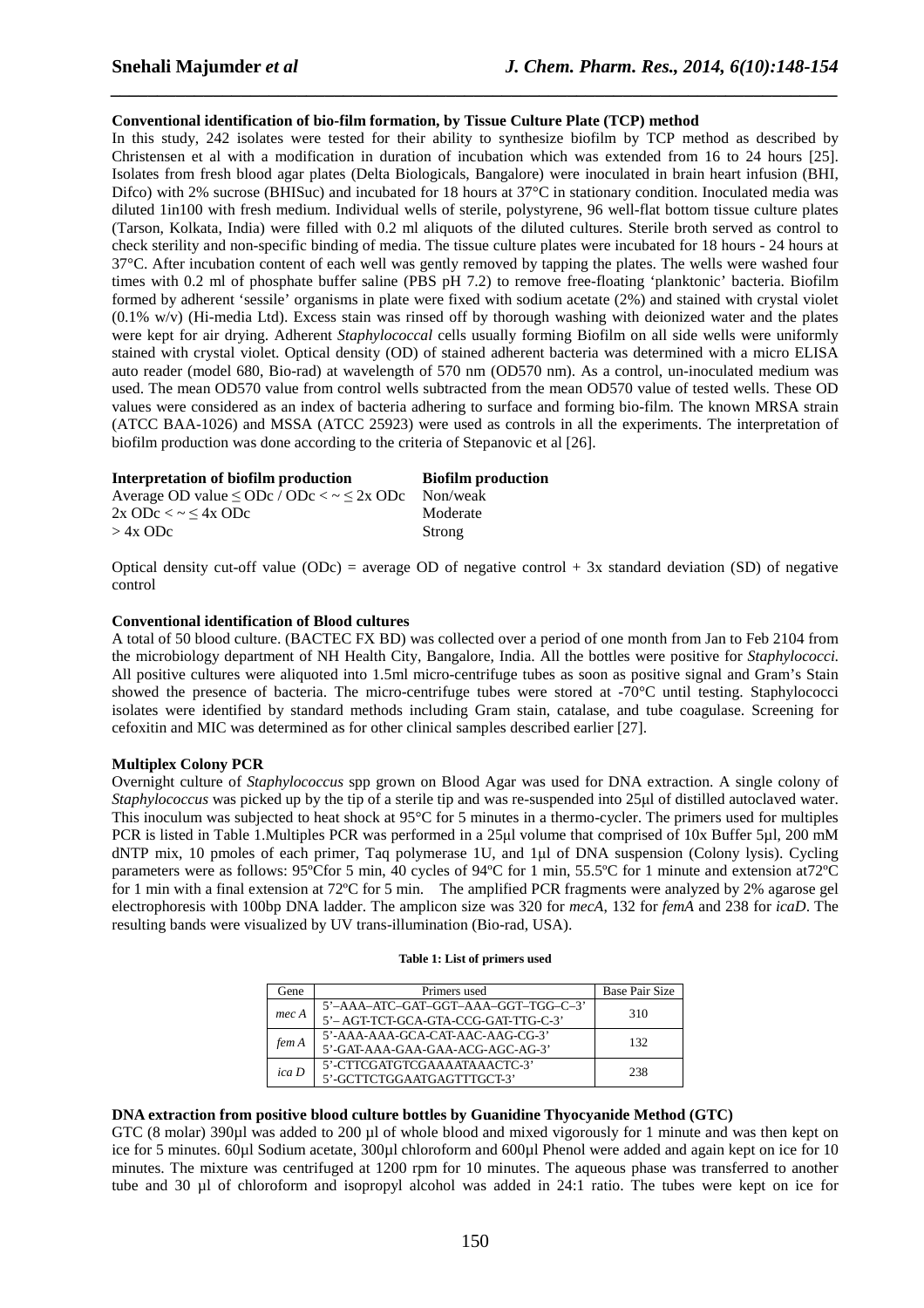10minutes and then centrifuge at 1200 rpm for 10 minutes. The aqueous phase was transferred to another tube and 60 µl of ice cold isopropanol was added and kept at -20°C for 1hour and centrifuge at 15000 rpm for 10 minutes. The pellet formed was washed with 70% Ethanol (0.5ml) and excess liquid was drained on a tissue paper. The Dry the pellet was then suspended in water (20 µl). [28, 29] The sample can be stored at -20°C for future use. The amount of protein contamination in isolated DNA was assessed by calculating the ratio of absorbance at 260nm to that at 280nm.Absorption ratios between 1.92 and 2.20 indicates effective removal of proteins. The DNA was quantified by measuring the UV-induced emission fluorescence from intercalated ethidium bromide. [30]

*\_\_\_\_\_\_\_\_\_\_\_\_\_\_\_\_\_\_\_\_\_\_\_\_\_\_\_\_\_\_\_\_\_\_\_\_\_\_\_\_\_\_\_\_\_\_\_\_\_\_\_\_\_\_\_\_\_\_\_\_\_\_\_\_\_\_\_\_\_\_\_\_\_\_\_\_\_\_*

## dsDNA concentration =  $50\mu$ g/ml ×  $OD<sub>260</sub>$  × dilution factor

This method is useful if there is not enough DNA to quantify with a spectrophotometer. The DNA sample was used for multiplex PCR for *mec A, fem A* and *icaD* gene.

## **RESULTS**

## **Multiplex PCR results as compared to conventional technique**

When conventionally identified MRSA isolates were subjected to Multiplex-colony PCR in strains 128 (79%) isolates *mecA* and in all 162 (100%) isolates *femA* gene were detected. They were confirmed to be MRSA with no biofilm producing trait. Among 64(80%) isolates *mecA* gene was detected and identified to be methicillin resistant coagulase negative *Staphylococcus* spp (MR-CoNS) with no biofilm forming ability. In 96 (40%) strains all the three genes were detected which indicates the strains to be MRSA with biofilm producing ability conventionally identified MR-CoNS isolates were subjected to Multiplex-colony PCR. None of the isolates harbored the *femA* gene. 8 (3.3%) isolates were positive for both *mecA* and *icaD* gene. These isolates were confirmed to be MR-CoNS which produce biofilms.66 isolates were positive only for *mecA* gene which identified them to be MR-CoNS with no biofilm producing ability. The results are summarized in Table 2–3 and Fig-1.

## **Multiplex PCR direct testing from blood cultures**

The GCT method of DNA extraction directly from blood samples yielded a DNA sample that had a purity of [A1 (260nm) to A2 (280nm) ratio] 2.05 and DNA concentration (50X OD 260) of 21.89ng/µl. Direct multiplex PCR testing with DNA from positive blood cultures did not misidentify any isolate compared to the PCR test results with actual bacterial growth. The total time required to perform the multiplex PCR assay directly from blood culture was 4hrs (Fig 2).

|                            | <b>MRSA</b>                                    |     |       |            | MR-CoNS |                                                |       |       |            |      |
|----------------------------|------------------------------------------------|-----|-------|------------|---------|------------------------------------------------|-------|-------|------------|------|
| <b>SPECIMENS</b>           | <b>Culture Method</b><br>(Cefoxitin resistant) | mec | fem A | <b>TCP</b> | icab    | <b>Culture Method</b><br>(Cefoxitin resistant) | mec A | fem A | <b>TCP</b> | icaD |
| Pus & Wound Swab           | 100                                            | 91  | 100   | 68         | 68      | 32                                             | 23    |       | ◠          |      |
| <b>Respiratory Samples</b> |                                                |     | 13    |            |         |                                                |       |       |            |      |
| <b>Blood</b>               | 24                                             | 10  | 24    |            |         | 29                                             | 25    |       |            |      |
| Fluids                     |                                                |     |       |            |         |                                                |       |       |            |      |
| Urine                      |                                                |     |       |            |         |                                                |       |       | 0          |      |
| Miscellaneous              | 20                                             | 15  | 20    |            |         | 10                                             | 10    |       |            |      |

**Table 2: Comparison between phenotypic and genotypic identification of MRSA/MR-CoNS** 

*TCP: Tissue Culture Plate Method; MRSA: Methicillin resistant Staphylococcus aureus; MR-CoNS: Methicillin Resistant Coagulase Negative* 

*Staphylococcus spp* 

#### **Table 3: Tissue Culture Plate Method (TCP) and Distribution of bio-film formation.**

|                           |                     | MR-CoNS           |                             | <b>MRSA</b>         |                   |                             |  |
|---------------------------|---------------------|-------------------|-----------------------------|---------------------|-------------------|-----------------------------|--|
| <b>SPECIMENS</b>          | Strong<br>Adherence | Weak<br>Adherence | N <sub>o</sub><br>Adherence | Strong<br>Adherence | Weak<br>Adherence | N <sub>o</sub><br>Adherence |  |
|                           |                     |                   |                             |                     |                   |                             |  |
| Pus                       |                     |                   | 42                          | 67                  |                   | 76                          |  |
| <b>Blood</b>              |                     |                   | 22                          |                     |                   | 27                          |  |
| Miscellaneous Samples     | $\Omega$            |                   |                             |                     |                   | 12                          |  |
| <b>Respiratory Sample</b> | $\Omega$            |                   |                             |                     |                   |                             |  |
| Fluids                    |                     |                   |                             |                     |                   |                             |  |
| Urine                     |                     |                   |                             |                     |                   |                             |  |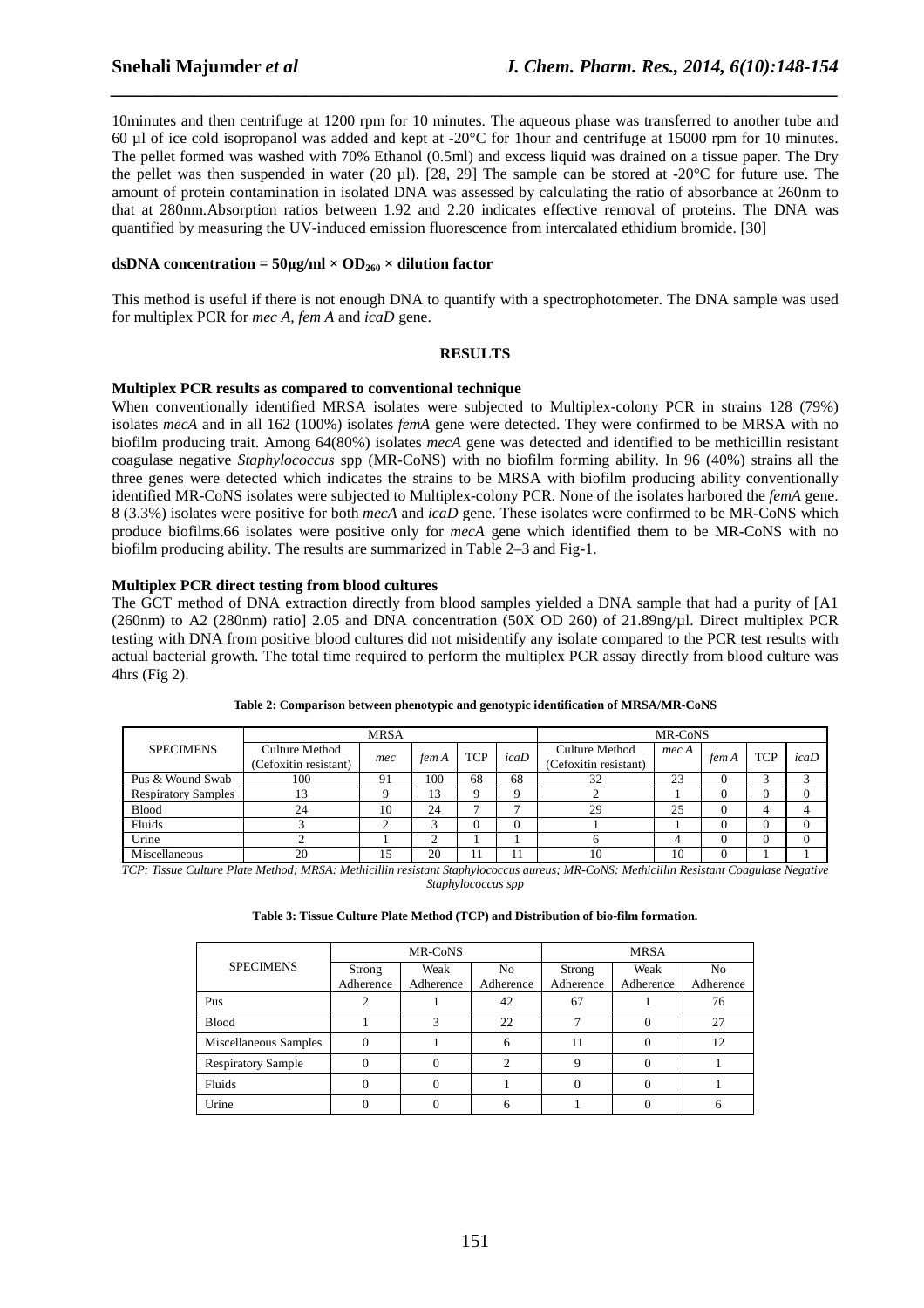

*\_\_\_\_\_\_\_\_\_\_\_\_\_\_\_\_\_\_\_\_\_\_\_\_\_\_\_\_\_\_\_\_\_\_\_\_\_\_\_\_\_\_\_\_\_\_\_\_\_\_\_\_\_\_\_\_\_\_\_\_\_\_\_\_\_\_\_\_\_\_\_\_\_\_\_\_\_\_*

**Fig 2: Multiplex PCR from direct blood sample by GTC method** 



#### **DISCUSSION**

We describe a direct DNA isolation technique from blood followed by a multiplex colony PCR. This technique can be used for survey of clinically relevant antibiotic resistance genes frequently encountered in *Staphylococci* spp. The method is simple, easy to perform and rapid. We have compared multiplex PCR assays for the identification and detection of methicillin resistance genes with classical methods [10]. Overall we found 79.33% co-relation between these two methods. Several studies have used PCR for the detection of the *mec A* gene only or combined in multiplex with *S.aureus* specific amplification assays [1-3, 10]. Although culture methods are generally reliable for detect MRSA, the detection of *mecA* is now considered the gold standard method mainly because

(i) Phenotypic methods may be difficult to interpret [10, 31-33];

(ii) Some isolates do not express their *mec A* gene unless selective pressure via antibiotic treatment is applied [34].

To deal with applicability and accuracy we applied the PCR assay to test a total of 162 MRSA and 80 MR-CoNS from routine clinical specimens. In the study we found 44 strains of *S.aureus* and 66 strains of CONS strains harbored the *mec A* Gene. In 50 (21%) isolates *mec A* gene was not detected. The differentiation of MRSA/MR-CoNS from BORSA (Borderline Resistant *Staphylococcus aureus*) strain is crucial for therapeutic advice. MRSA strains produce PBPs with low intensity to beta-lactum antibiotics, except for methicillin and oxacillin [32]. BORSA strains are beta-lactamase hyper producers and do not produce a modified PBP (PBP2a) that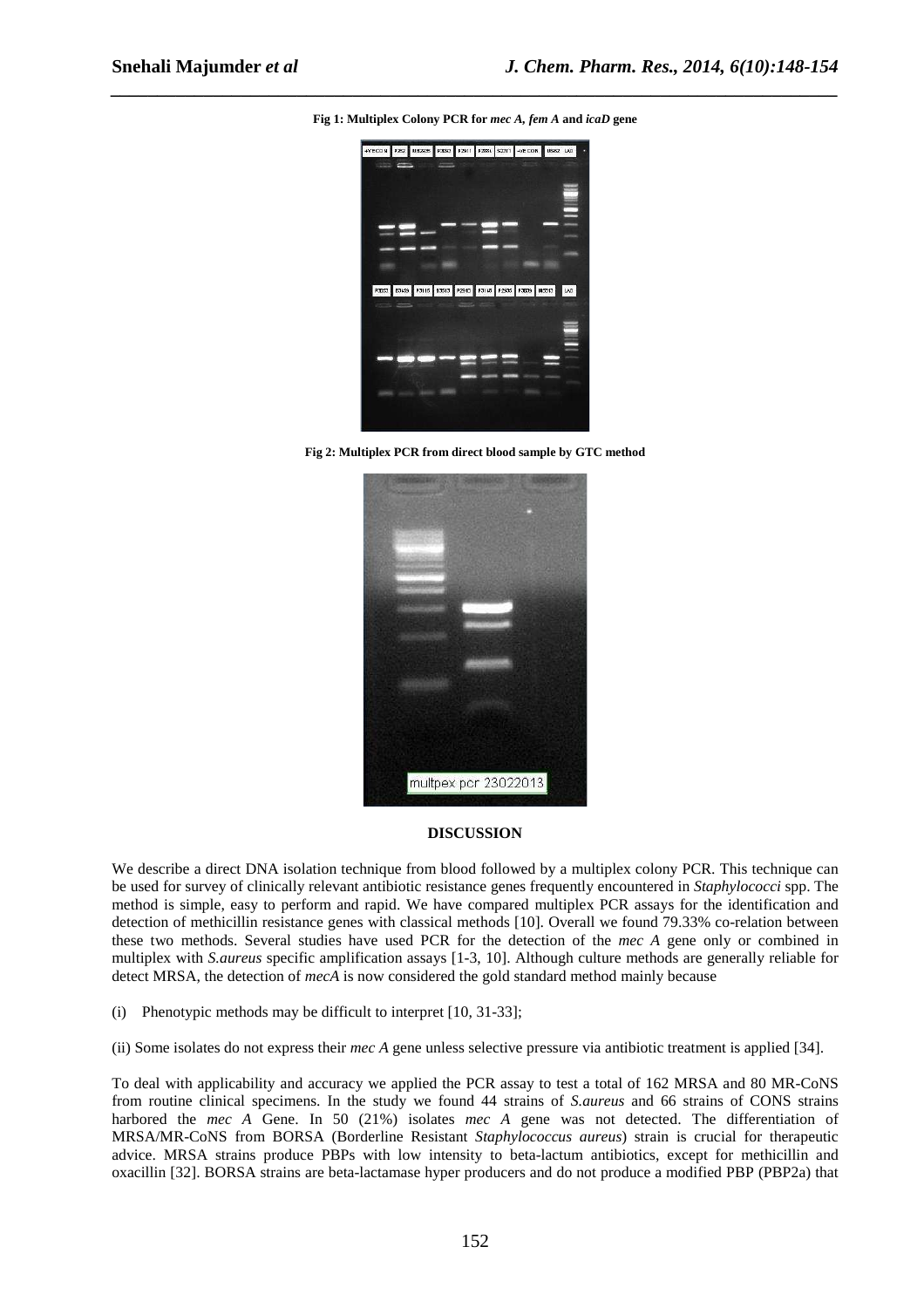is they have *mec*-independent resistance [33, 35]. Hence the combination of a β-lactum and a β-lactum inhibitor could be useful in treating infections caused by those strains [34] implying the less frequent use PCR does not differentiate the BORSA strains since they do not have the *mec A* gene Another gene *fem A*, essential for the expression of methicillin resistance in *S.aureus* and is universally present only in *S.aureus* isolates. This gene has been implicated in cell metabolism and is present in large amounts in actively growing cultures. [36] All 162 isolates of *S.aureus* cultures examined regardless of the presence or absence of *mec A* gene produced a positive result in PCR for *fem A* gene. The *fem A* gene encodes a protein (Fem), essential for the expression of resistance to methicillin. In spite of this involvement in resistance, the gene *fem A* is also present in MSSA strains. When 80 CoNS strains were examined for the presence of *fem A* gene by multiplex colony PCR all were negative. The results are in agreement with the fact that inter-species variants of *fem A* gene exists that may be used as species specific primers. [37-39]. icaD gene was detected in 96 MRSA isolates and 8 of MR-CoNS isolates. It was confirmed that all biofilm producing strains were positive for *icaD* gene the results are in agreement with previous reports (40-42). It is important to diagnose to give prophylactic antibiotics just before and during the surgical procedure to eliminate planktonic bacteria before they can form biofilm [43].

*\_\_\_\_\_\_\_\_\_\_\_\_\_\_\_\_\_\_\_\_\_\_\_\_\_\_\_\_\_\_\_\_\_\_\_\_\_\_\_\_\_\_\_\_\_\_\_\_\_\_\_\_\_\_\_\_\_\_\_\_\_\_\_\_\_\_\_\_\_\_\_\_\_\_\_\_\_\_*

#### **CONCLUSION**

The multiplex-colony PCR will provide a simple, rapid, reliable diagnosis of MRSA/MR-CoNS and their bio-film producing ability.

#### **Acknowledgment(s)**

The authors would like to thank the staff and management of NH Narayana Health city for their support.

#### **REFERENCES**

[1] MJ Struelens; D Olivier, *Critical Care,* **2006**, 10, 128.

[2] SE Cosgrove; Y Qi; KS Kaye; S Harbarth; AW Karchmer; Y Carmeli, *Infect. Control Hosp. Epidemiol*., **2005**, 26, 166-174.

[3] CA Muto; JA Jernigan; BE Ostrowsky; HM Richet; WR Jarvis; JM Boyce; BM Faror, *Infect. Control Hosp. Epidemiol*., **2003**, 24, 362-386.

[4] AJM Loonen; AR Jansz, H Kreeftenberg; CA Bruggeman; PFG Wolffs; AJC van den Brule, *Eur. J. Clin. Microbiol. Infect. Dis*., **2011**, 30, 337-342.

[5] DF Brown; DI Edwards; PM Hawkey; D Morrison; GL Ridgway; KJ Towner; MWD Wren, *J. Antimicrob. Chemother*., **2005**, 56, 1000-1018.

[6] D Annane; E Bellissant; JM Cavaillon, *Lancet*, **2005**, 365, 63-78.

- [7] SE Beekmann; DJ Diekema; KC Chapin; GV Doern, *J. Clin. Microbiol*., **2003**, 41, 3119-3125.
- [8] KB Anand; P Agrawal; S Kumar; K Kapila, *Indian J. Med. Microbiol.*, **2009**, 27, 27-29.
- [9] O Massidda; MP Montanari; M Mingoia; PE Varaldo, *Antimicrob. Agents Chemother*., **1996**, 40, 2769–2774.
- [10]LK McDougal; C Thornsberry, *J. Clin. Microbiol.*, **1986**, 23, 832–839.
- [11]MP Montanari; E Tonin; F Biavasco; PE Varaldo, *Antimicrob. Agents Chemother*., **1990**, 34, 911– 913.

[12]MP Montanari; O Massidda; M Mingoia; PE Varaldo, *Microb. Drug Resist*., **1996**, 2, 257–269.

[13]J Nadarajah; MJ Lee; L Louie; L Jacob; AE Simor; M Louie; MJ McGavin, *J. Med. Microbiol*., **2006**, 55, 1675–1683.

[14]J Huebner; DA Goldmann, *Ann. Rev. Med*., **1999**, 50, 223-236.

[15]LA Pereira; DA Fisher, *Ann. Acad. Med. Singapore*, **2008**, 37, 891-896.

[16]P Markoulatos; N Siafakas; M Moncany, *J. Clin. Lab. Anal*., **2002**, 216, 47–51.

[17]DG Pitcher; A Saunders; RJ Owe, *Lett. Appl. Microbiol.*, **1989**, 8, 151–156.

[18]MG La Montagne; FC Michel; PA Holden; CA Reddy, *J. Microbiol. Meth*., **2002**, 49, 255–264.

[19]T Wilson; J Carson, *J. Appl. Microbiol*., **2001**, 32, 326–330.

[20]AL McOrist; M Jackson; AR Bird, *J Microbiol Meth*., **2002**, 50, 131–139.

[21]BR Heinrich Maidhof; P Blumel; L Brigitte Berger-Bachi; H Labischinsk, *J. Bacteriol*., **1991**, 173, 3507-3513.

[22]M Cralbl, *J. Clin. Microbiol*., **2001**, 39, 2151-2156.

[23]GF Gad; MA El-Feky; MS El-Rehewy; MA Hassan; H Abolella; RM El-Baky, *J. Infect. Dev. Ctries*., **2009**, 3, 342-351.

[24] Clinical and Laboratory Standards Institute. 2010. Performance standards for antimicrobial susceptibility testing; 20th informational supplement. Document M100-S20. CLSI, Wayne, PA.

[25]GD Christensen; WA Simpson; JJ Younger; LM Baddour; FF Barrett, DM Melton et al, *J. Clin. Microbiol*., **1985**, 22, 996–1006.

[26]S Stepanovic; I Dakic´; N Opavski; P Jezˇek; L Ranin, *Ann. Microbiol*., **2003**, 53, 63-74.